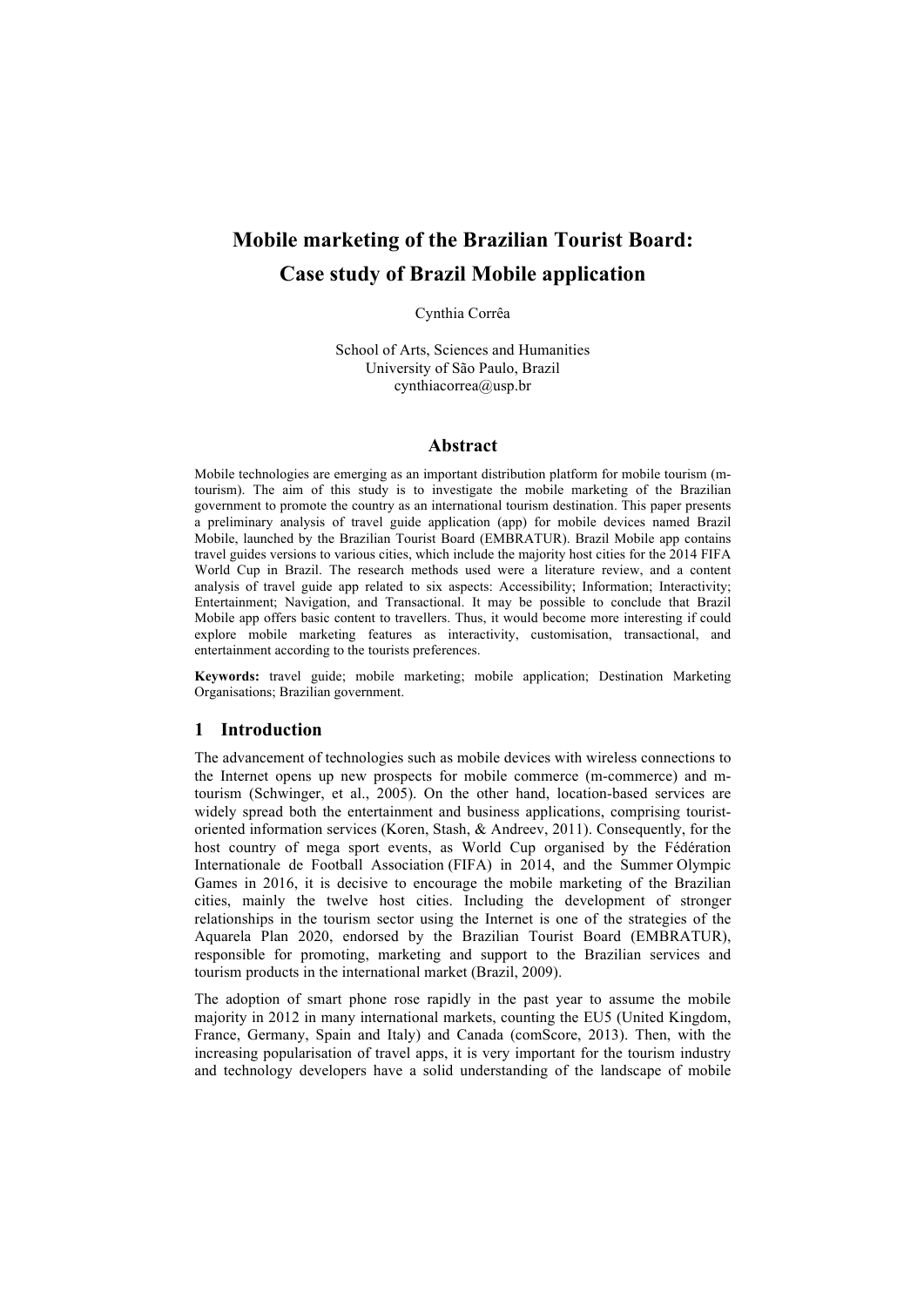applications that are on the market to offer new products (Kennedy-Eden, & Gretzel, 2012). The tourism potential of Brazil with its historical and cultural heritage and natural landscapes is unquestionable. However, the limiting factor for the visit of the nearly 500,000 foreign tourists during the 2014 World Cup (Brazil, 2009) focuses on the language adopted in the country, the Portuguese, the official language in eight countries in the world: Angola, Brazil, Cape Verde, Guinea Bissau, Mozambique, Portugal, Sao Tome and Principe and East Timor. In order to meet the demand of international tourists and to be technologically competitive, EMBRATUR launched the travel guide Brazil Mobile app. In this context, the main objective of this research is to investigate the mobile marketing of the Brazilian government, from the adoption of mobile applications to promote the country as an international tourism destination.

# **2 Background**

Destination Marketing Organisations (DMO) worldwide are increasingly investing into their online presence, from the implementing of some technologies and applications in e-destination marketing, to become strong and competitive destinations (Buhalis, & Wagner, 2013). Indeed, for these authors, the integration of apps as well as location-based services will become crucial for the future of online destinations. Therefore, Brazil Mobile app is part of the marketing campaign "Brazil is calling you! Celebrate life here. Brazil. Sensational!" which is being performed internationally since July 2010, through television spots, print advertisements, social media, mobile apps, etc. The goal of the EMBRATUR is to increase the flow of foreign tourists in the country and at the same time to raise awareness of new tourism destinations (Panrotas, 2010). According to Hyun, Lee and Hu (2009), in anticipation of fast-growing mobile development, DMO needs to envision how to maximise their current innovative competencies in embracing mobile technologies for destination marketing purposes.

With the spread of smart phones and tablets, mobile marketing has received a lot of investment. The Mobile Marketing Association (MMA) defines "Mobile Marketing is a set of practices that enables organisations to communicate and engage with their audience in an interactive and relevant manner through any mobile device or network" (PR Newswire, 2009). This definition covers two aspects of the taxonomy of mobile marketing: 1. The 'set of practices' includes activities, industry players, promotions, relationship management, customer services, loyalty, social marketing, and all the facets of marketing. 2. To 'engage' means to stimulate social interaction with organisation and community members, and be present at time of consumers expressed need. To be successful in mobile marketing, DMO must develop marketing strategies to cover all perspectives present in the complex definition created by the MMA.

Moreover, the popularity of mobile apps has attracted new entrants to the travel landscape as providers of maps (Google) and GPS (Global Positioning System) navigation services. Navigation resources give the user the opportunity to interact with the app by changing location information based on individual preferences, as personal taste, purchase, and several activities (Kennedy-Eden & Gretzel, 2012). Schwinger et al. (2005) state electronic commerce (e-commerce) and m-commerce have dramatically boosted the demand for services that enable ubiquitous access.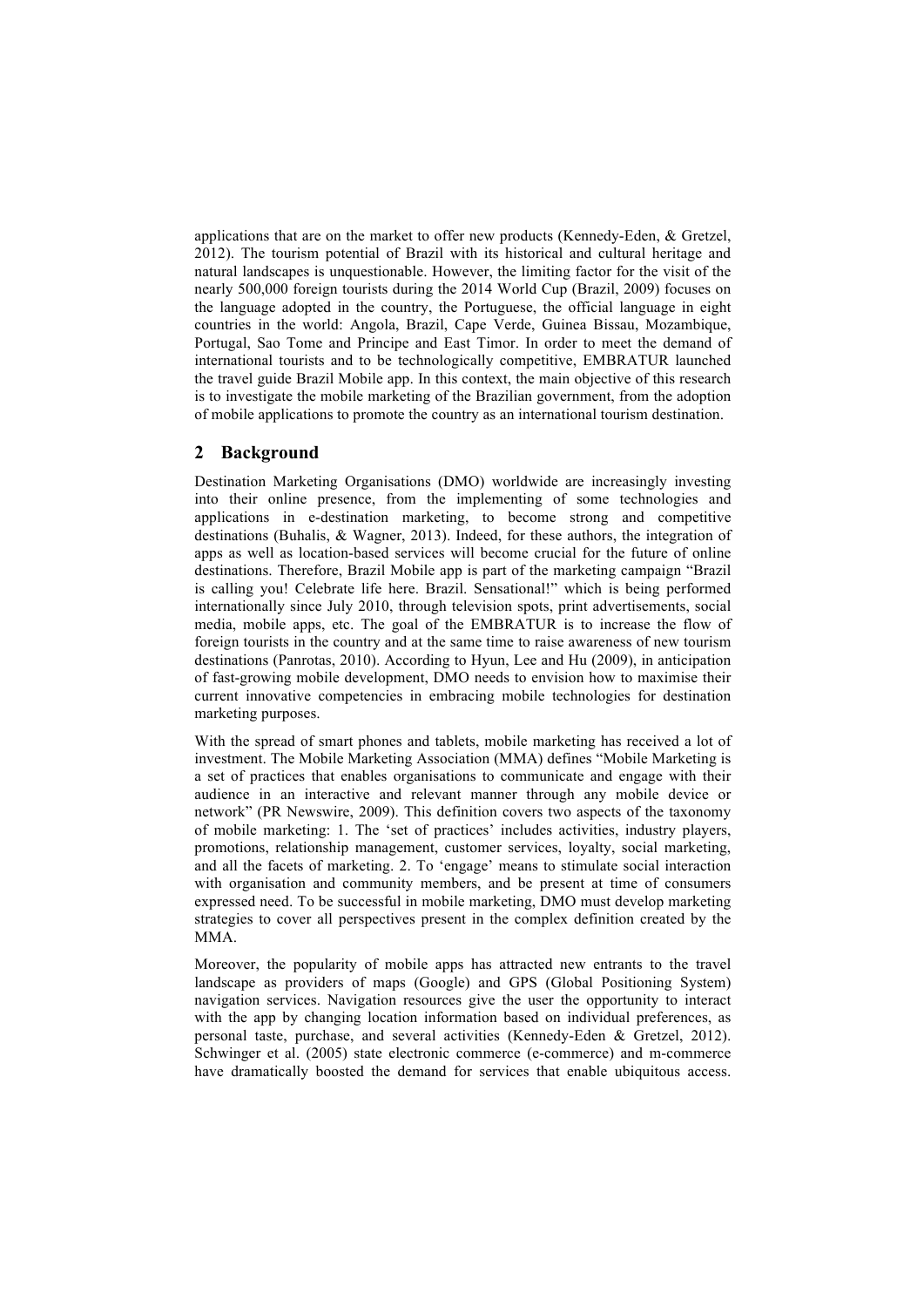Thus, ubiquity offers opportunities and challenges in terms of time-aware, locationaware, device-aware, personalised services, etc.

In this scenario, DMO must be prepared to compete on mobile marketing. Furthermore, the Travel 2.0 Report on how travellers are engaging with destinations on the mobile Web indicates:

- 42% of travellers who use a smart phone to access a DMO site are looking for things to do in destination, 34% event information, 11% contact information and 5% accommodation;
- Nearly 70% of all mobile traffic to DMO sites comes from iOS devices (Apple Inc.).

The research based on Google Analytics data for web site visits from mobile devices for 42 tourism organisations also says DMOs can expect at least a 90% increase in mobile traffic this year and a 180% increase in tablet traffic (Fox, 2013).

# **3 Methods**

This paper proposes an analysis of Brazil Mobile app that contains versions of travel guides for the following cities: Belo Horizonte, Brasília, Cuiabá, Curitiba, Florianópolis, Fortaleza, Manaus, Natal, Porto Alegre, Recife, Rio de Janeiro, Salvador, and São Paulo. Only one of these, Florianópolis, is not a host city for the 2014 FIFA World Cup in Brazil. The research methods used were a literature review related to key themes as DMO, mobile marketing, mobile app in tourism, and a content analysis of travel guide app. The app analysis methods were adapted from authors, as Díaz-Luque and Corrêa (2012), who analysed the official web sites of the host cities of the 2014 FIFA World Cup, and Kennedy-Eden and Gretzel (2012), who proposed a taxonomy of mobile applications in tourism, defining seven categories: Navigation; Social; Mobile Marketing; Security/Emergency; Transactional; Entertainment, and Information. Concerning this classification, the authors emphasise that some apps are not exclusively in one category because of the complexity of the app.

For this case study, the analysis was focused on six aspects such as Accessibility (free or paid access, operating system); Information (DMO, Tourism attractions, Travel industry players, and Useful information; Interactivity (social networks, web sites for sharing video, photos, comments, and advices); Entertainment (games, quizzes, music, etc.); Navigation (map services, GPS), and Transactional (m-commerce as reservations, and sales). These six selected aspects contain several categories available in other travel apps because normally destinations offer various types of information to satisfy the tourist demands. For DMO, the idea is to develop a complete application. Consequently, the visitor may find relevant information in a single app.

# **4 Preliminary Results**

First, it considered the general accessibility of Brazil Mobile app. Download of app is free and it is accessible exclusively to users from iOS platform of Apple's operating system. That could be a good strategy considering almost 70% of all mobile traffic to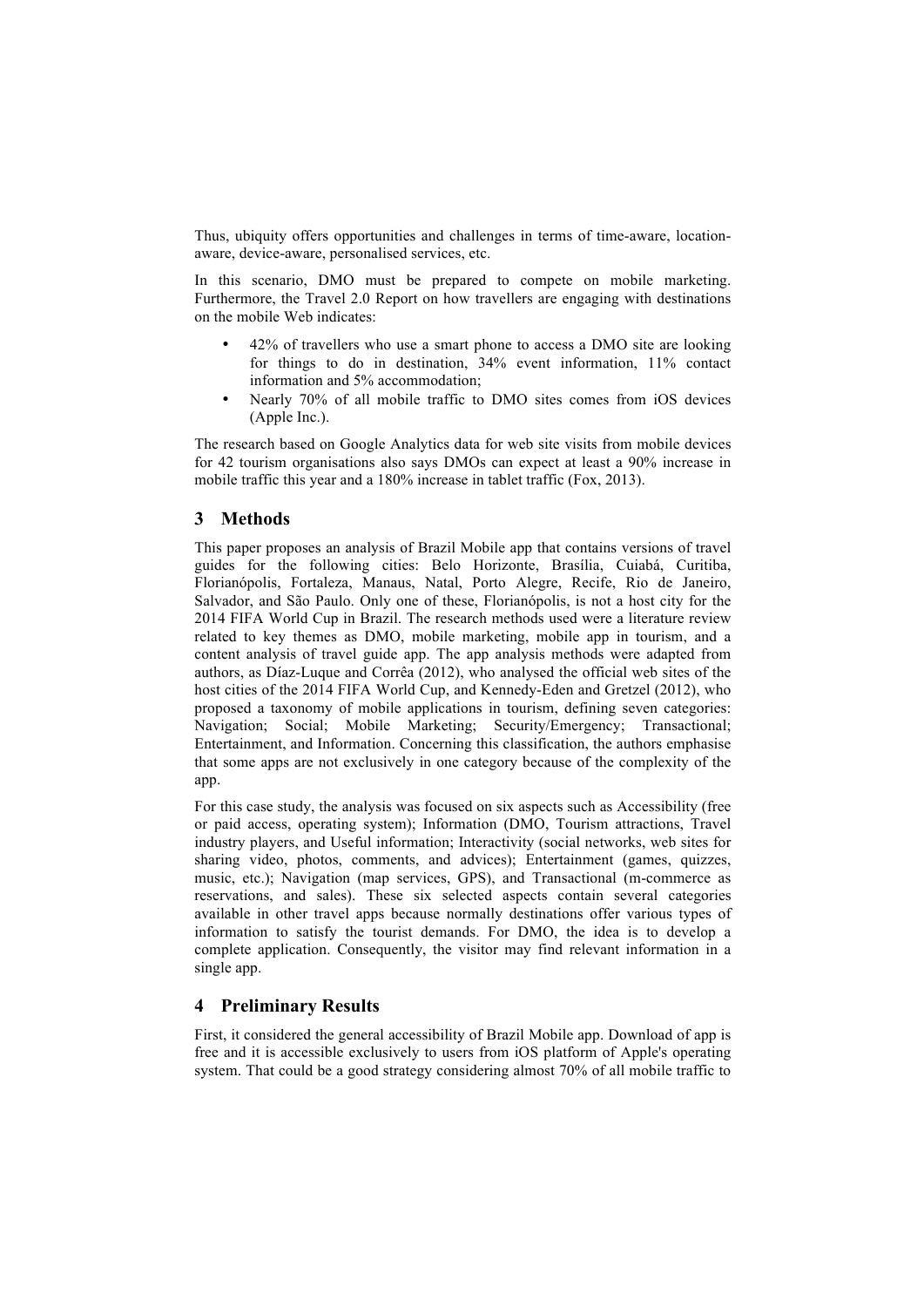DMO sites comes from iOS devices (Fox, 2013). However, it is necessary to underline that 79.3% of all smart phones are operating on the Android system from Google Inc., according to the latest International Data Corporation (IDC) Worldwide Quarterly Mobile Phone Tracker Report (IDC, 2013). Though the application is easy to use, there is some explanations about how to use it in the item "Get to know the Guide". Travel guide app content is available in three languages: Portuguese, English, and Spanish. There is also a conversation guide with audio showing relevant information to help tourists in different situations (Knowing people; Compliments; Restaurant/Bar; Shopping; Asking for information; Hotel; Airport/Bus Station; Taxi; Verbs).

Concerning Information aspect, it was analysed content related to EMBRATUR as email (braziltour@embratur.gov.br), and location with its complete address. The second type of information investigated was about Tourism attractions. Brazil Mobile app offers four options of attractions to tourists: Heritage and Architecture (theatre, cathedral, museum, palace); Cultural Attractions (festival, cultural centre); Open Air Attractions (botanic garden, park, square, beach, waterfall, sport activities), and Leisure and Shopping (nightlife, public market). There is a brief description about each tourism attraction as well as information on location, web site of the place or event mentioned, hours of operation and ticket prices according to the kind of attraction. Note that some tourism attractions bring photographs to illustrate. Travellers can see other pictures in the Picture Gallery and they can download photos, but not upload new photos.

In addition to a list of tourism attractions, tourists need information about travel companies for the development of certain activities at the destination, but surprisingly, there is not information on the app about hotel, restaurant / bar, travel agency, car rental, etc. Thus, that results in the impracticality of any form of business transaction. As EMBRATUR is an agency of the Brazilian federal government, it is impossible to sell products and services. Nonetheless, it does not prohibit it from offering the possibility to book and/or to buy from subcontractors. After all, the concentration of information and services in a single application facilitates trip planning.

About types of data that can help the traveller, the app provides Useful information. To begin, it presents a synopsis of each city and information about climate (weather and temperature). Associated to security and emergency aspects, it is available data as area code and telephone numbers of the Fire Department, Police Department, and Emergency Service. On the other hand, the app offers airport and bus station information (official name, location / address, and switchboard telephone number).

With respect to Interactivity, one of the most important features of mobile marketing. Brazil Mobile app disappoints. The unique way to interact with the organisation is using e-mail. Therefore, the app ignores many resources for establishing contact on the Internet such as social networks (Facebook, Google+, Twitter, Myspace, Orkut), blogs, Tumblr, web sites for sharing photos and videos (YouTube, Flickr, Pinterest, Instagram, etc.), and TripAdvisor.com. The weak interaction also influences the navigation element. For example, there are maps to show the location of tourism attractions, though you cannot create itineraries or routes to reach the place. Another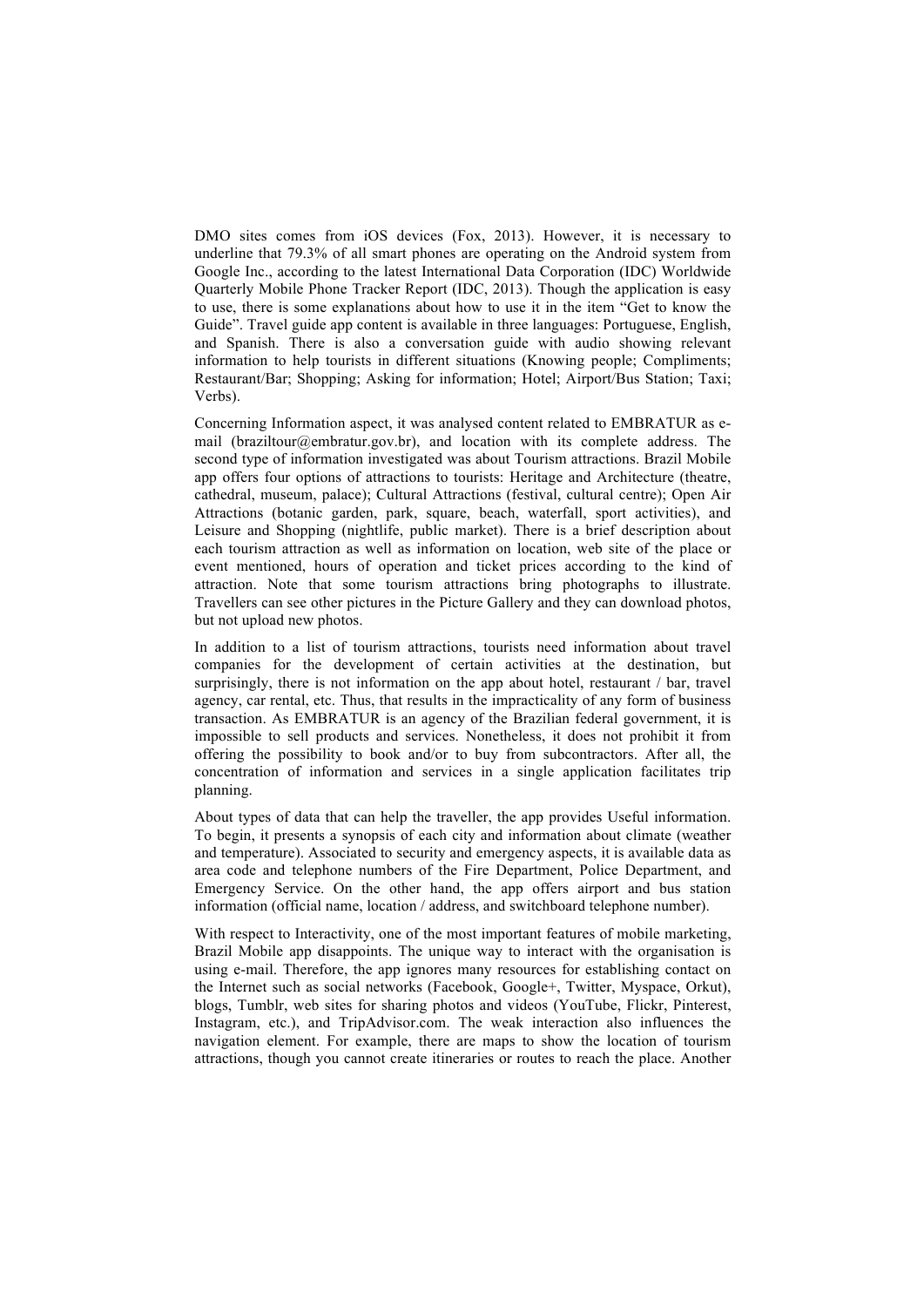critical point is the lack of entertainment services to tourists as games, quizzes, music, etc.

#### **5 Initial Conclusions**

For the reason that the mobile travel apps provide relevant information for planning the trip and for making decisions during the journey, the adoption of these technologies is already valued as essential to ensure competitiveness among online destinations. Nevertheless, thinking about the definition of mobile marketing from MMA, Brazil Mobile app should improve some aspects to cover all perspectives offered by mobile marketing, and to become more complete and interesting.

For example, on the aspect of Interactivity, there is no way of tourist interact with the DMO, or even with other visitors. However, today travellers living in the age of sharing on social networks making comments and uploading videos and photos. Moreover, thanks to the GPS feature, tourists can discover new places to visit and enjoy different travel experiences. With regard to Information, there is only basic content. Missing important information as a list of events or indications on industry players, which is crucial to help tourists to book a flight or a hotel. In this case, as well observed by Jao (2013), while mobile offers the promise of ease and convenience, travel fragmentation continues to plague the travel experience and to let smart phones crowded.

### **References**

- Buhalis, D., & Wagner, R. (2013). E-destinations: Global best practice in tourism technologies and applications. *Tourism Tribune* 28(1): 3-6.
- Brasil (2009). Ministério do Turismo. *Plano Aquarela 2020. Marketing Turístico Internacional do Brasil*. Brasília, DF, BRA.
- ComScore (Feb. 22, 2013). Report 2013 Mobile Future in Focus. Retrieved from http://www.comscore.com/por/Insights/Presentations\_and\_Whitepapers/2013/201 3\_Mobile\_Future\_in\_Focus
- Díaz-Luque, P., & Corrêa, C. H. W. (2012). Análise dos Web sites de Turismo Oficial das Cidades Sede da Copa do Mundo de Futebol de 2014 no Brasil. *Turismo & Desenvolvimento* 1(17/18): 299-309.
- Fox, L. (2013, 31 January 2013). How destinations are consumed on mobile. *Tnooz*. Retrieved from http://www.tnooz.com/2013/01/31/mobile/how-destinations-are-consumed-onmobile/#t9tz7yAer0Agy8ic.99
- Hyun, M. Y., Lee, S., & Hu, C. (2009). Mobile-mediated virtual experience in tourism: concept, typology and applications. *Journal of Vacation Marketing* 15(2): 149-164.
- IDC. (2013, 7 August 2013). Apple Cedes Market Share in Smartphone Operating System Market as Android Surges and Windows Phone Gains, According to IDC. *IDC Report.* Retrieved from http://www.idc.com/getdoc.jsp?containerId=prUS24257413
- Jao, A. (2013, 5 April 2013**)**. Travel fragmentation is extending to mobile. *Tnooz*. Retrieved from http://www.tnooz.com/2013/04/05/mobile/travel-fragmentation-is-extending-tomobile/#5iReimJIuF1tvhSA.99
- Kennedy-Eden, H., & Gretzel, U. (2012). A taxonomy of mobile applications in tourism. *Ereview of Tourism Research* 10(2): 47-50.
- Koren, A., Stash, N., & Andreev, A. (2011, October 23 27, 2011). *A Proposal for Semantic Recommender for Outdoor Audio Tour Guides*, Workshop on Personalization in Mobile